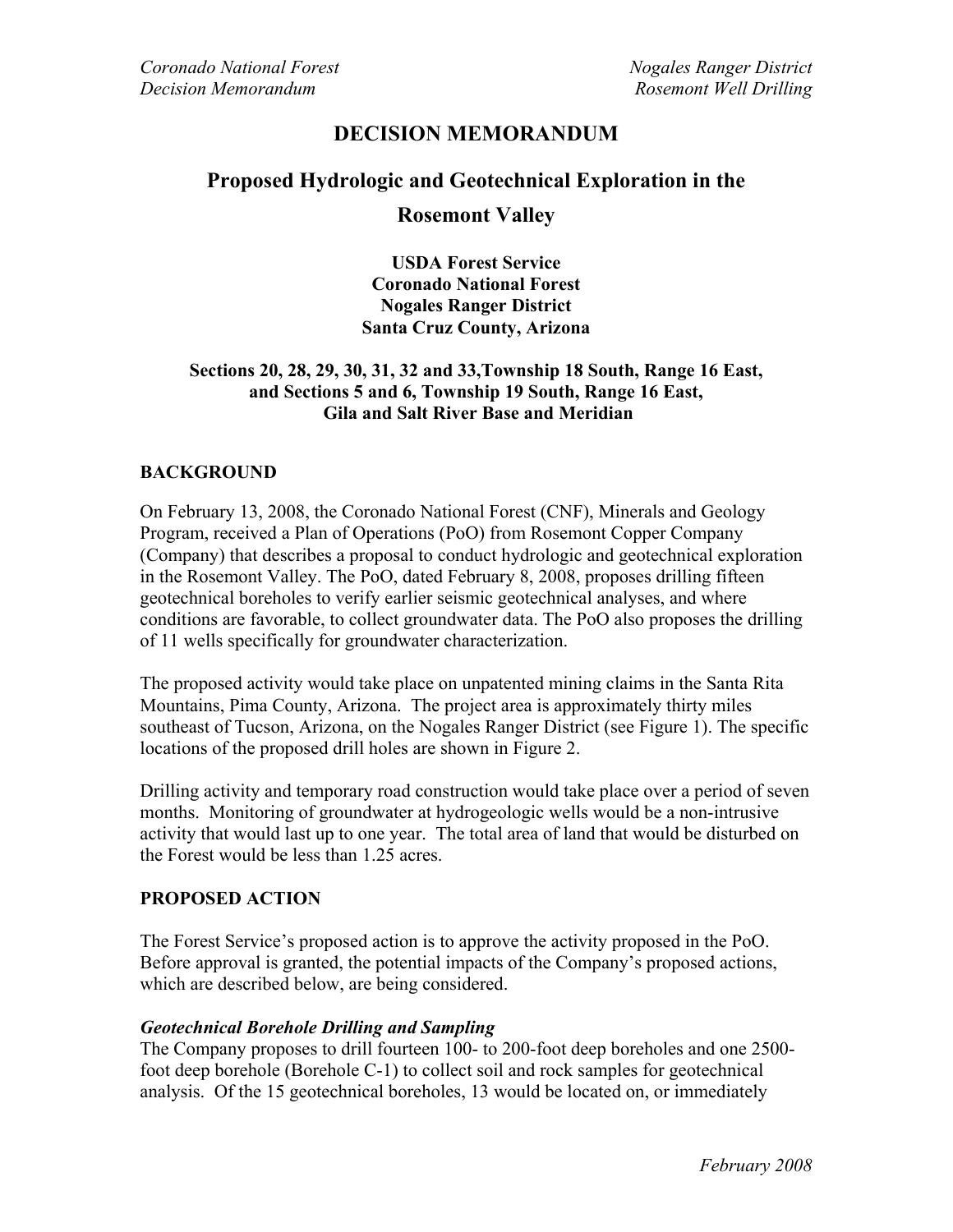adjacent to, existing roads. At each location where drilling fluid is required, an 8-foot x 5-foot x 5-foot deep excavated sump or a 500-gallon self-contained tank would be used for water storage and circulation. The general layout of each borehole site is shown in Figure 3.

Boreholes C-1 and C-2 would be constructed away from existing roads and would each require short access road construction and drill pads. Borehole C-1 would require the construction of 300 feet of a 12-foot-wide temporary access road and temporary disturbance of an 8500-square-foot area to accommodate the drill pad; fill slopes; sump (mud-pit) or a 500-gallon self-contained tank; a trailer, driveways where necessary; parking for the drill rig; support and water trucks; and a portable toilet (see Figure 3). Borehole C-2 would require the construction of 500 feet of a 12-foot-wide access road and a 600-square-foot drill pad area.

Boreholes C-4 and C-6 would also require temporary drill pad construction to accommodate a sump for permeability testing. The maximum area of the drill pad disturbance at each site would be 600 square feet.

Drill pads at Boreholes C-1, C-2, C-4 and C-6 would be leveled and prepared using a John Deere D9R bulldozer, and sumps would be constructed using a John Deere 410SE backhoe or a John Deere 200C track hoe.

Two CME 75HT drill rigs mounted on a 1998 Kodiak 4 x 4 (one rig mounted on a truck and one track-mounted) would be in operation concurrently for borehole drilling. Five people, including a driller, three helpers and a geologist, would be onsite during drilling. Using rotary drilling, 14 boreholes would be completed to a maximum depth of 200 feet. Borehole C-1 would have a maximum proposed depth of 2500 ft. Unconsolidated material near the top of each borehole would be collected and logged by a geologist, then sent to an off-site laboratory to measure grain size and moisture content and other parameters.

Drilling methods would change to accommodate bedrock as it is encountered. At this point, bentonite clay or similar drilling polymers may be added to the drilling fluid to facilitate retrieval of rock cuttings from the borehole. After core (cuttings) is logged by the geologist, select samples would be boxed and sent for laboratory analysis to further determine rock competency.

Borehole drilling would be conducted in ten-hour shifts during daylight hours, seven days a week. Drilling of the boreholes would be completed in approximately six weeks.

### *Hydrogeologic Well Drilling (Groundwater Characterization)*

Geologic and hydrologic data to be obtained from hydrogeologic characterization wells include depth to groundwater level, type of bedrock, and characteristics of aquifers and groundwater.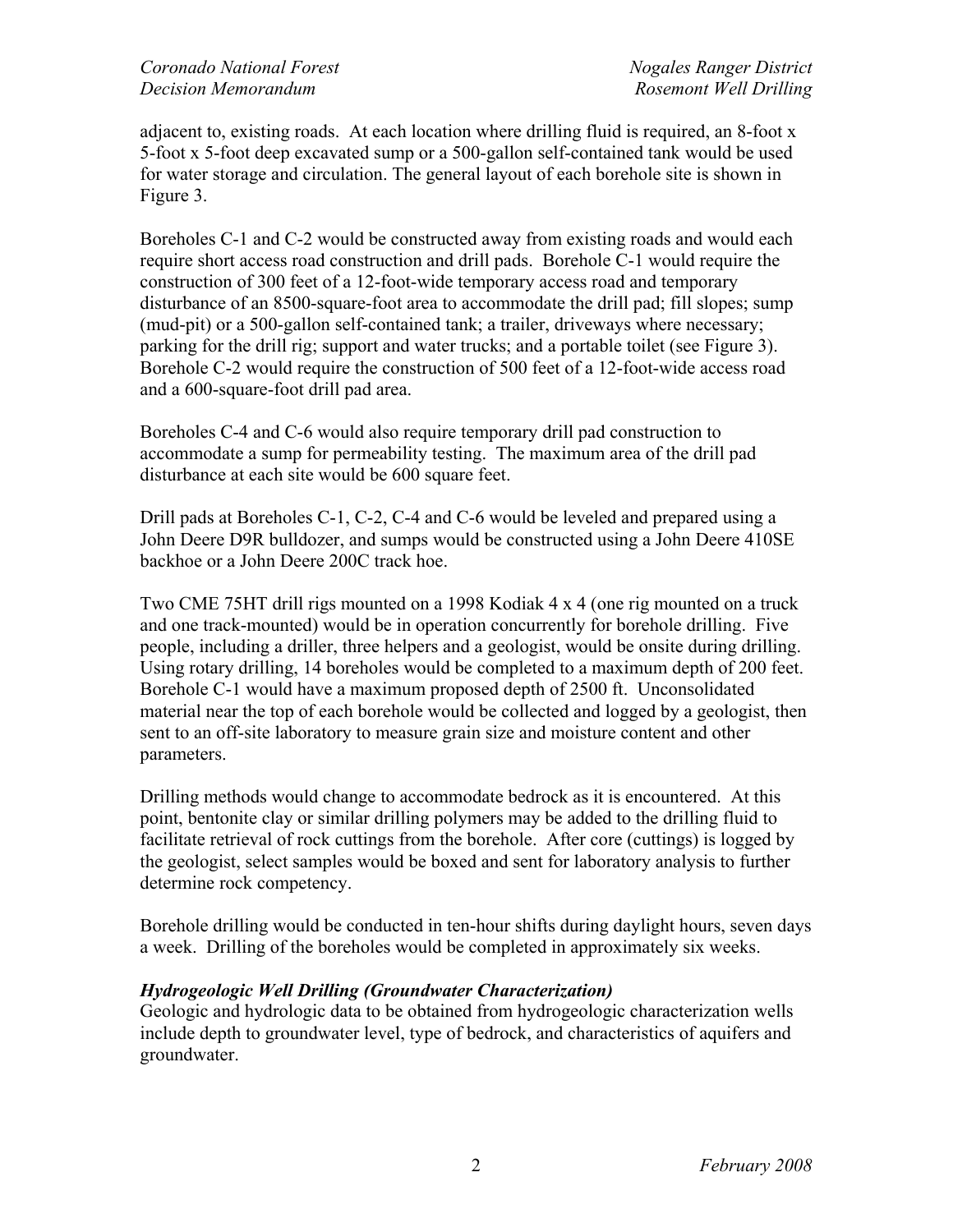The PoO proposes the drilling of [1](#page-2-0)1 hydrogeologic wells in five "nested"<sup>1</sup> locations. Wells would be drilled to a depth of 50 feet to 1000 feet on five 8250-square-foot drill pads (see Figure 1 for pad and well locations). Each drill pad would consist of the drill pad itself; fill slopes; two sumps or 500-gallon self-contained tank; a drilling storage area; driveways where necessary; parking for the drill rig; support and water trucks; a storage shed; a 500- to 1000-gallon drill cuttings bin; and a portable toilet (see Figure 4 for generalized drill pad layout).

All wells will be permitted, drilled, and constructed in accordance with Arizona Department of Water Resources standards. Hydrogeologic well drilling would be conducted in ten-hour shifts, seven days a week, 24-hours a day. Drilling of all wells would be completed in a maximum of seven months. Four people, including the driller, two helpers, and a hydrogeologist, would be present at each well site during the drilling.

Two 2005 Speedstar Model 50 K drill rigs would be used concurrently. Well construction would involve percussion and/ or rotary drilling methods with air, water, bentonite clay or similar drilling polymer for circulation. Generally, the wells would be drilled using a bit with a maximum diameter of nine inches and would be completed using a four-inch PVC well-casing and screen. Wells HC-2B and HC-4B would be completed with a fourinch diameter steel casing. All wells would be completed with a surface seal consisting of 20 feet of steel pipe cemented in place. Each well would have either a 3-foot x 3-foot concrete pad poured around the wellhead or a subsurface steel security vault around the casing approximately two feet below the ground surface.

Following well completion, pumping or other testing would be conducted at each site, to characterize the ground water and subsurface geology of the wells. Water pumped from the wells would be discharged according to Arizona Department of Environmental Quality standards. Wells would be monitored monthly by Rosemont Copper Company personnel and company consultants, for a period of less than one year.

### *Other Project Activities*

The PoO calls for grading and other maintenance work on 1600 feet of existing access roads to accommodate equipment for the operation (see Figure 2 for the location of road segments to be maintained). Road maintenance would be done with a John Deere 230 track hoe with a hammer hoe attachment, a John Deere 230, a John Deere 772 road grader, a John Deere 862B scraper, and a John Deere 850J bulldozer.

No hazardous waste would be generated by the proposed activities. Water for the operation, including that necessary for drilling circulation and for dust abatement, would be obtained from the Rosemont Tank located on private land owned by the Company (near Rosemont Ranch, as noted on Figure 2 as Water Tank). Water would be transported to the project area twice daily in a 2000-gallon water truck. If a drill site is

<span id="page-2-0"></span> $\overline{a}$ <sup>1</sup> The well sites would be "nested"; that is, more than one well would be installed on one drill pad.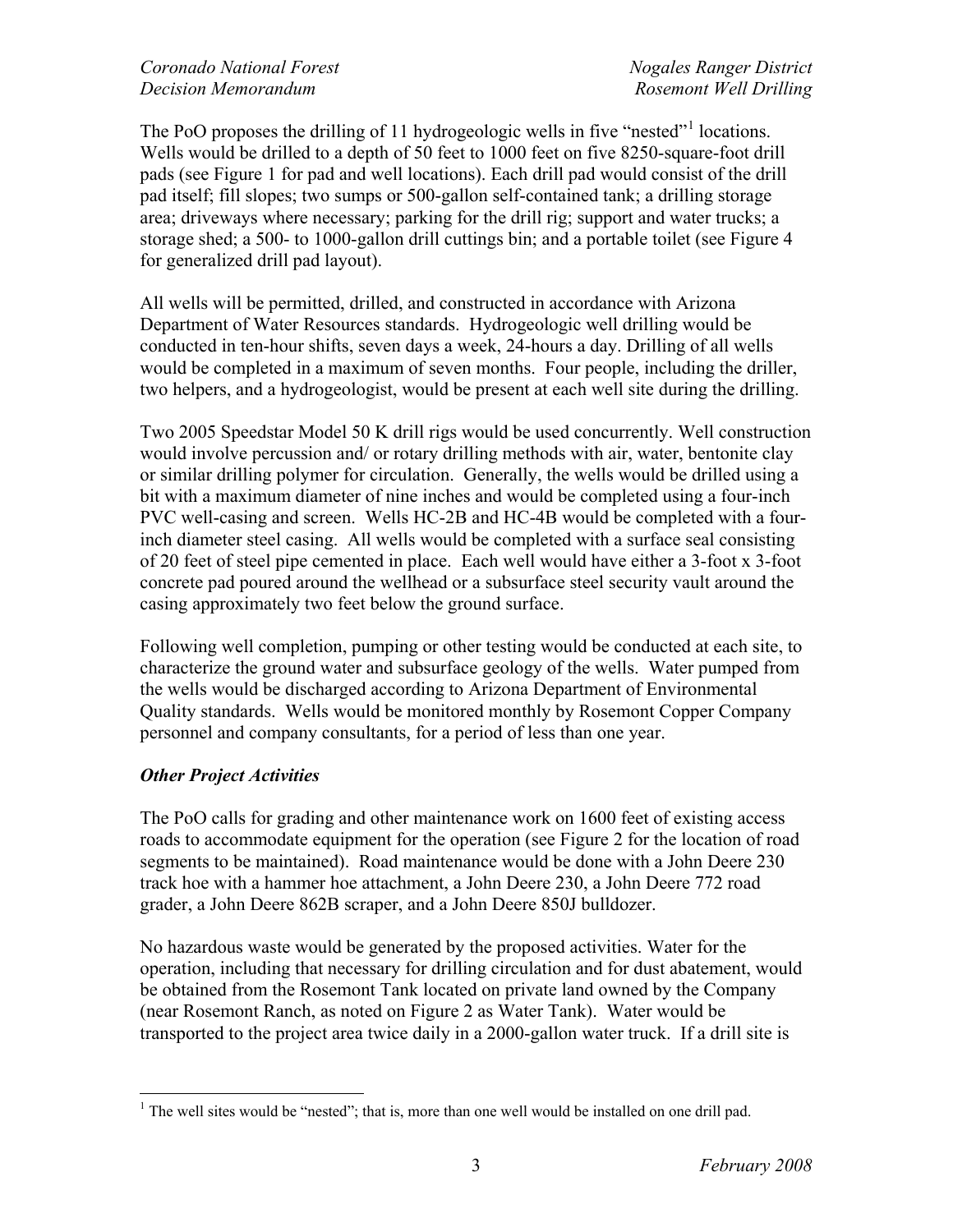inaccessible by water truck, an aboveground, three-inch rubber house would be laid from the water source to the drill site.

Upon completion of drilling, well sites would be fenced as needed with 6-foot-high chain-link fence panels for site security during monitoring. All fencing would be removed at well monitoring completion.

All completed drill holes (including the geotechnical boreholes and the groundwater characterization wells) would be plugged and abandoned in accordance with Forest Service requirements and Arizona Department of Water Resources regulations. Nonhazardous waste, including drill cuttings, drilling mud and water, may be returned to the drill holes prior to plugging. Any excess would be left in the sump, dried and buried prior to site reclamation. The drill sites and the temporary access road segments would be reclaimed by scarification and seeding, and temporary access roads would be closed to vehicular traffic.

Before the operation is authorized to begin, the Company must post a reclamation bond with the Forest Service in the amount of \$19,000. This amount was determined by the Forest Service to be sufficient to ensure that, upon completion of the drilling, all drill holes would be capped and secured, disturbed areas stabilized and revegetated, and all equipment removed from Forest lands. Prior to final approval by the Forest Service of the proposed drilling, the company must obtain any necessary environmental and operating permits and present them to the Forest Geologist for review and approval.

## **DECISION AND RATIONALE**

It is my decision to approve implementation of the proposed road construction and drilling in accordance with the PoO dated February 8, 2008, and received February 13, 2008, conditional upon the application of specific mitigation measures recommended by Forest resource specialists (see Project Record) to avoid or minimize impacts natural resources.

I have determined that this proposal may be excluded from National Environmental Policy Act (NEPA) review and that further documentation in an environmental assessment or an environmental impact statement is not necessary because the action meets the criteria in Forest Service Handbook (FSH) 1909.15, Chapter 31.2, Category 8, "*Short-term mineral, energy, or geophysical investigations and their incidental activities that may require cross-country travel by vehicles and equipment, construction of less than one mile of low standard road, or use and repair of existing roads*."

Extraordinary circumstances that I considered in making my decision include the potential for extraordinary circumstances to result in individual and cumulative adverse effects to resources identified in FSH 1909.15, Chapter 30.3, #2. Forest resource specialists have advised me (see Project Record, Items 2, 3, 4 and 10) that the implementation of the proposed action would have no adverse effects on steep slopes and erosive soils; threatened and endangered species and their critical habitat; Forest Service sensitive species; floodplains, wetlands, and municipal watersheds; congressionally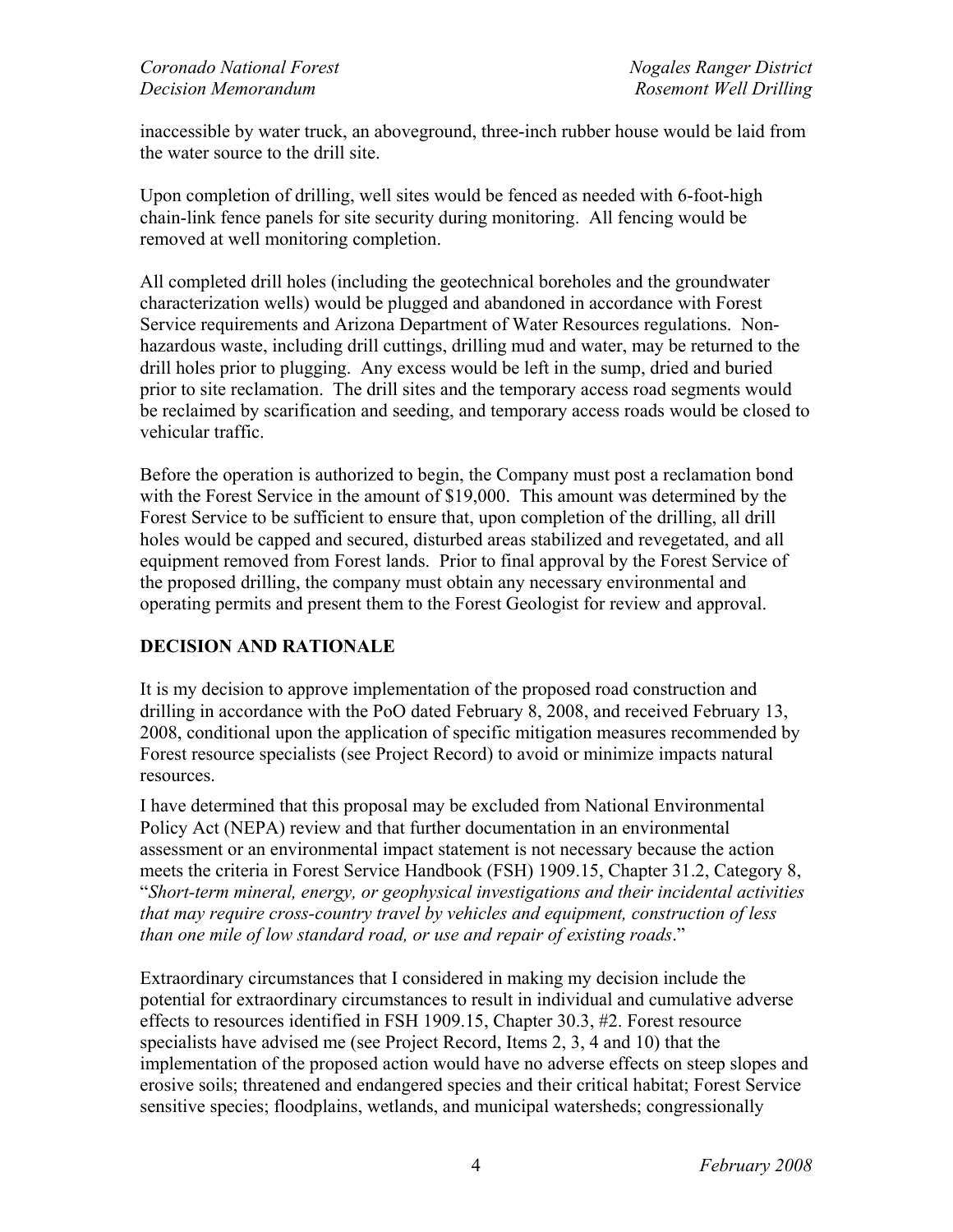designated areas; inventoried roadless areas; research natural areas; and Native American religious or cultural sites, archaeological sites and historical properties or areas. Therefore, I conclude that there are no extraordinary circumstances associated with the proposed action that would invalidate the use of this categorical exclusion.

## **PUBLIC INVOLVEMENT**

The public will be advised of this proposed action on the CNF website $2$  in the next quarterly update on April 1, 2008. I determined that no further public involvement was necessary relative to this proposal because of the limited nature of activities and the immediate need for information and data that the project has been designed to procure.

## **FINDINGS REQUIRED BY OTHER LAWS**

**National Forest Management Act**. This proposed action is consistent with direction provided in the Coronado National Forest Land and Resource Management Plan (1986, as amended). The proposed action conforms to Forest Plan standards and incorporates appropriate Forest Plan guidelines for the management of minerals activity and protection of other resources (pages 5 and 65)

**Endangered Species Act.** The Nogales District Wildlife Biologist determined that the proposed action would have no effect on Federally listed or proposed species and designated critical habitat (Project Record, Item 2).

**National Historic Preservation Act.** A heritage resource survey was completed by the Forest Archaeologist, who concluded that drilling and sampling would have "no adverse effect" on heritage resources at any of the proposed well locations (Project Record, Item 4.).

## **ADMINISTRATIVE REVIEW AND ELIGIBILITY TO APPEAL**

In accordance with Forest Service regulations at 36 CFR 215.4 (a), this decision is not subject to legal notice and opportunity to comment. It is also not subject to appeal, in accordance with 36 CFR 215.12 (f).

## **IMPLEMENTATION DATE**

The proposed action may be implemented immediately upon the date of my signature below, contingent upon the Company's written concurrence with the amendments to the PoO (see Project Records) and its posting of a reclamation bond.

<span id="page-4-0"></span> $\overline{a}$ <sup>2</sup> www.fs.fed.us/r3/coronado